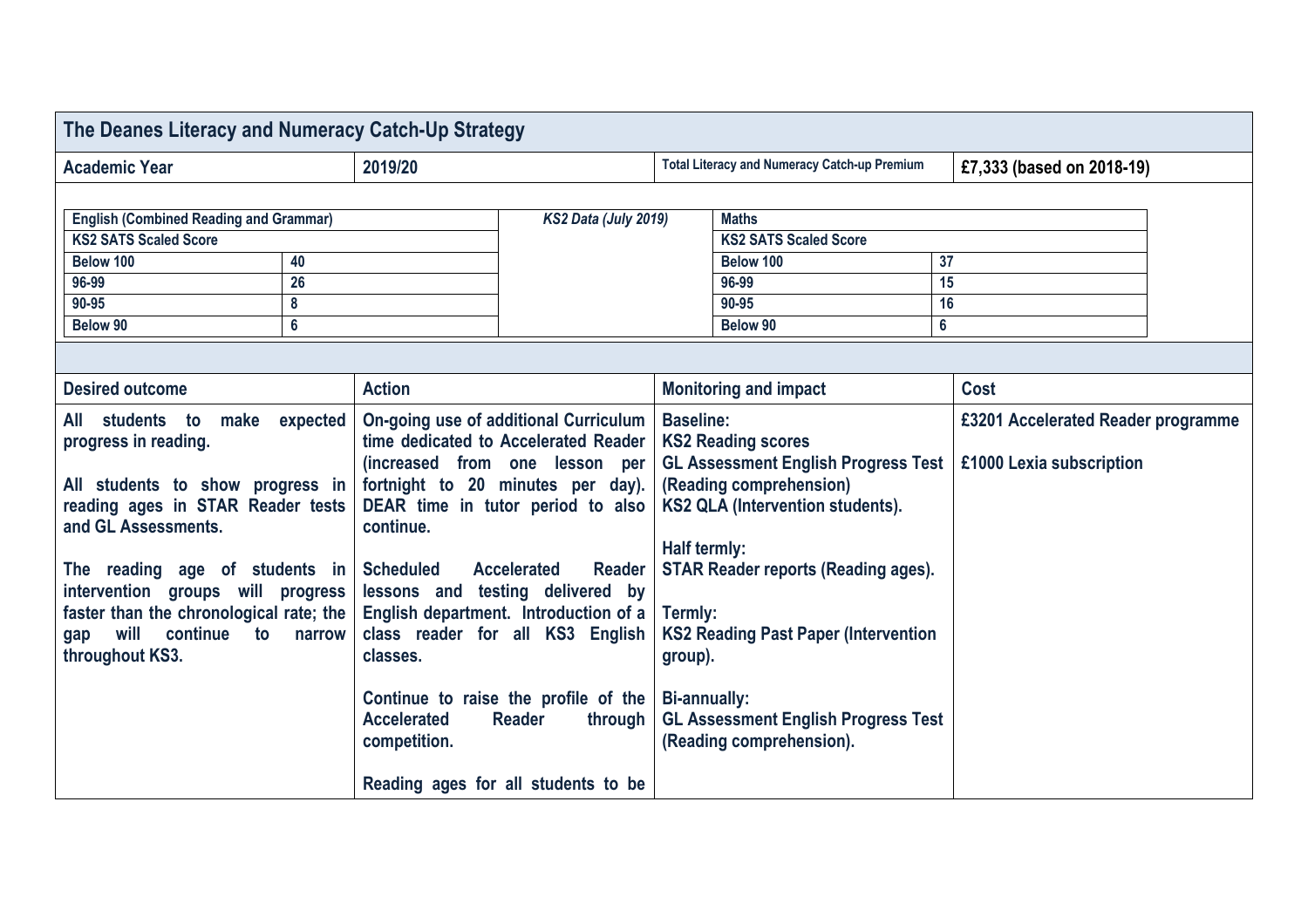|                                                       | shared with staff.<br>For students identified in need of<br>intervention, a tiered approach will be<br>adopted:<br>1. KS4<br><b>Reading</b><br><b>Mentors</b><br>introduced for KS3 students<br>identified using STAR Reader<br>test scores.<br>2. Year 7 intervention group for<br>students with KS2 Reading<br>score of 95 and below.<br>3. Intensive Literacy intervention<br>group for Year 7 students with<br>both Reading and Grammar<br>scores of 95 and below. This<br>will continue in Year 8 for<br>identified students.<br>4. Focused support from SEN<br>department and use of Lexia<br>for<br>students<br>programme<br>requiring additional support. |                                                                                                                                                                                                                   |                                 |
|-------------------------------------------------------|-------------------------------------------------------------------------------------------------------------------------------------------------------------------------------------------------------------------------------------------------------------------------------------------------------------------------------------------------------------------------------------------------------------------------------------------------------------------------------------------------------------------------------------------------------------------------------------------------------------------------------------------------------------------|-------------------------------------------------------------------------------------------------------------------------------------------------------------------------------------------------------------------|---------------------------------|
| All students to make expected<br>progress in English. | KS2 data used to inform setting for<br>English.<br>On-going development of Literacy<br>intervention programme and training<br>for staff by English Programme<br>Leader.<br>Tiered approach for students entering                                                                                                                                                                                                                                                                                                                                                                                                                                                  | <b>Baseline:</b><br><b>KS2 Grammar scores</b><br><b>GL Assessment English Progress Test</b><br><b>KS2 QLA (Intervention students).</b><br><b>Half termly:</b><br><b>Progress tracking (teacher</b><br>assessment) | £500 for intervention resources |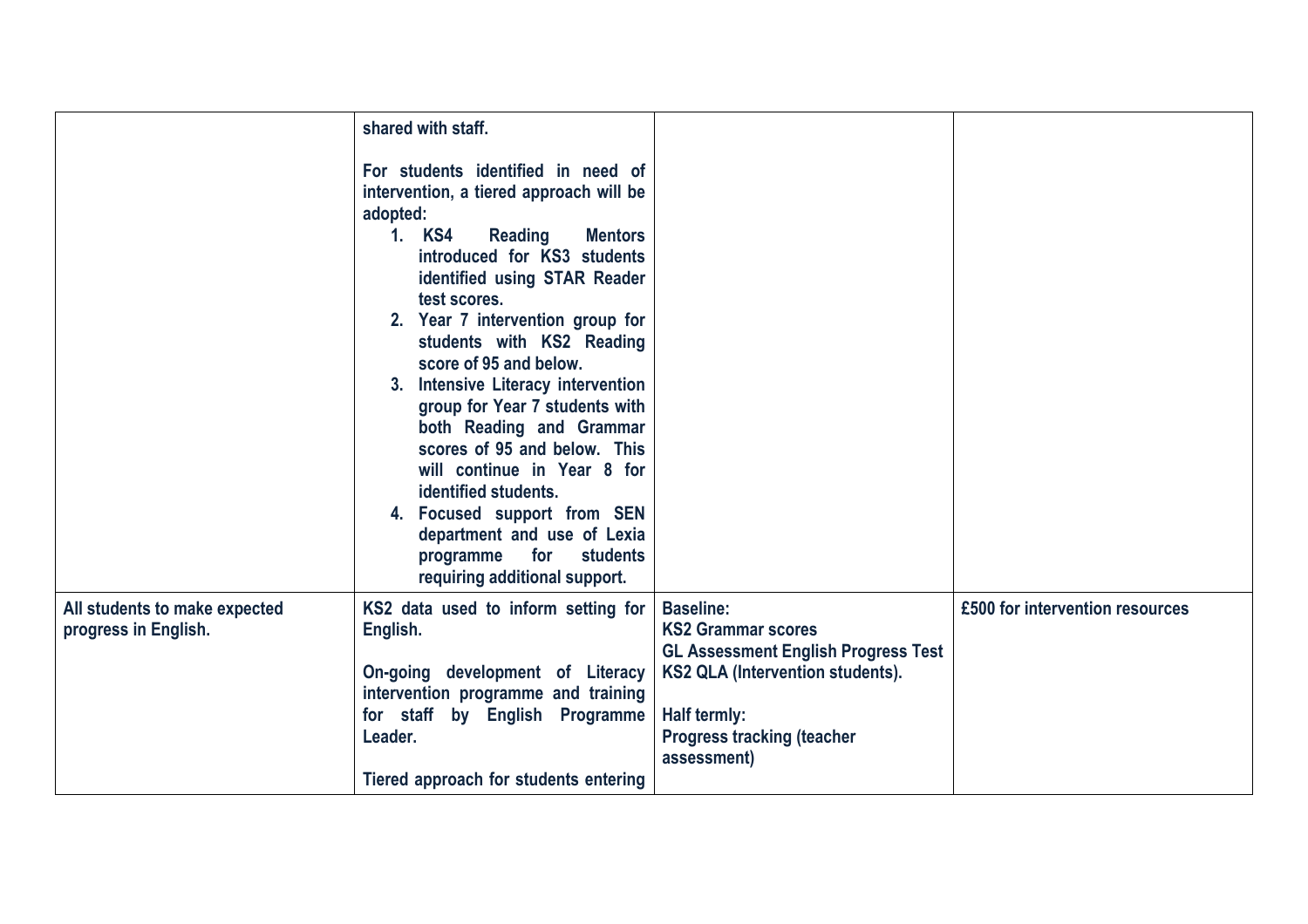|                                                     | KS2 scores below<br>Year 7<br>with<br>expected level:<br><b>Monitoring</b><br>and<br>in-class<br>1.<br>support as appropriate for<br>those with scores between 96-<br>100.<br>2. Use of QLA to inform targeted<br>grammar workshops.<br>Intensive literacy intervention<br>3.<br>delivered through<br>personalisation of the<br>timetable for students with<br>both KS2 Reading and<br><b>Grammar scores of 95 and</b><br>below. This will continue in<br>Year 8 for identified students. | Termly:<br><b>KS2 Grammar/Reading Past Papers</b><br>(Intervention group).<br><b>Bi-annually:</b><br><b>GL Assessment English Progress</b><br>Test.                                                                                                                    |                                                                   |
|-----------------------------------------------------|-------------------------------------------------------------------------------------------------------------------------------------------------------------------------------------------------------------------------------------------------------------------------------------------------------------------------------------------------------------------------------------------------------------------------------------------------------------------------------------------|------------------------------------------------------------------------------------------------------------------------------------------------------------------------------------------------------------------------------------------------------------------------|-------------------------------------------------------------------|
| All students to make expected<br>progress in Maths. | KS2 data used to inform setting for<br>Maths.<br>On-going development of Numeracy<br>intervention programme and support<br>for staff by Maths Programme Leader.<br><b>Collaboration with local CMAT primary</b><br>school.<br>Tiered approach for students entering<br>Year 7 with KS2 scores below<br>expected level:<br><b>Monitoring and in-class</b><br>1.<br>support as appropriate for<br>those with scores between 96-                                                             | <b>Baseline:</b><br><b>KS2 Grammar scores</b><br><b>GL Assessment Maths Progress Test</b><br>KS2 QLA (Intervention students).<br>Half termly:<br><b>Progress tracking (teacher</b><br>assessment)<br>Termly:<br><b>KS2 Maths Past Papers (Intervention</b><br>groups). | £500 for CGP Maths Catch Up<br>workbooks and additional resources |